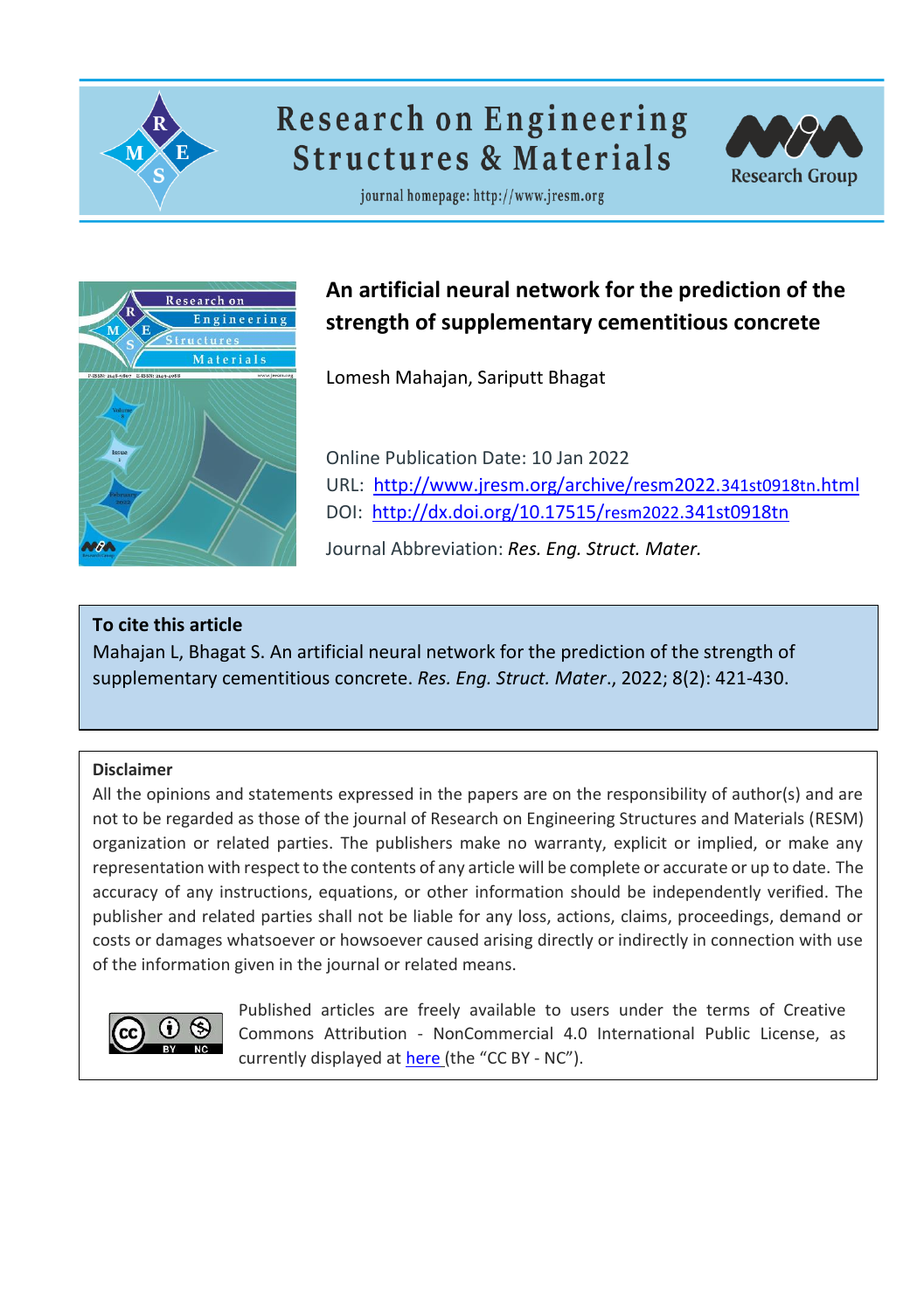

**Research on Engineering Structures & Materials** 

journal homepage: http://www.jresm.org



*Technical Note*

## **An artificial neural network for the prediction of the strength of supplementary cementitious concrete**

| Lomesh Mahajan* <sup>a</sup> , Sariputt Bhagat <sup>b</sup> |  |
|-------------------------------------------------------------|--|
|                                                             |  |

*Department of Civil Engineering, Dr. Babasaheb Ambedkar Technological University, 402103, India*

| <b>Article Info</b>                                                                                           | <b>Abstract</b>                                                                                                                                                                                                                                                                                                                                                                                                                                                                                                                                                                                                                                                                                                                                                                                                                                                                                                         |  |
|---------------------------------------------------------------------------------------------------------------|-------------------------------------------------------------------------------------------------------------------------------------------------------------------------------------------------------------------------------------------------------------------------------------------------------------------------------------------------------------------------------------------------------------------------------------------------------------------------------------------------------------------------------------------------------------------------------------------------------------------------------------------------------------------------------------------------------------------------------------------------------------------------------------------------------------------------------------------------------------------------------------------------------------------------|--|
| Article history:<br>Received 18 Sep 2021<br>Revised 24 Nov 2021<br>Accepted 08 Jan 2022                       | Supplementary materials (SM) for cement replacement became more feasible in<br>the previous decade due to their pozzolanic strength and durability properties.<br>The strength variation according to the age of the binding material is a critical<br>subject for SM concrete. The time of water curing is critical in order to maintain<br>the pozzolanic reaction in SM concrete, which assists in the development of                                                                                                                                                                                                                                                                                                                                                                                                                                                                                                |  |
| Keywords:                                                                                                     | strength in cementitious properties. In this study, the laboratory results of<br>concrete specimens were assessed for various mix designs, and the obtained<br>corresponding strengths were also predicted with ANN techniques. The                                                                                                                                                                                                                                                                                                                                                                                                                                                                                                                                                                                                                                                                                     |  |
| Supplementary<br>Material;<br>Cement;<br>Strength;<br>Concrete;<br>ANN Model;<br><b>Prediction Techniques</b> | difference between experimental and ANN predicted values was marginally low.<br>Thus, the ANN model applicability emphasized the productive use in predicting<br>the strength of supplementary materials like fly ash or any similar pozzolanic<br>mineral admixture. This research proposes an ANN-based technique for<br>predicting the strength of fly ash added SM concrete. Typical experimental data<br>is used to build, train, and test the artificial neural network (ANN) model. With<br>ANN and input parameters, a total of 324 distinct data points for SM concrete<br>were utilized to estimate SM concrete strength. Various combinations of layers,<br>number of neurons, and learning rate were examined during the training phase.<br>When the root mean square error (RMSE) reached or remained below 0.001, the<br>training was stopped, and the findings were verified using a test data set. With |  |
|                                                                                                               | respect to the relative error provided for trained model data, the results<br>achieved were typically below 10% for compressive strength and below 5% for<br>split tensile strength. The ANN models predict concrete strength with excellent<br>accuracy, and the findings show that utilizing ANNs to predict concrete strength<br>is both practicable and advantageous.                                                                                                                                                                                                                                                                                                                                                                                                                                                                                                                                               |  |

© 2022 MIM Research Group. All rights reserved.

#### **1. Introduction**

Cement, water, and coarse and fine particles make up traditional concrete. To improve the quality of fresh or hardened concrete, further components such as chemical or mineral admixtures can be added to the basic constituents. The process of selecting acceptable concrete materials and their relative amounts in order to produce good concrete with the required strength, workability, and durability at the lowest feasible cost has very challenging. Over the last four decades, researchers have been working on developing techniques to determine the optimal strength prediction tool, which can reduce the laboratory effort of specimen testing. The quality of concrete specimens depends on the cementitious combinations. [1] Every project needs a laboratory strength analysis to judge the quality obtained by SM concrete [2]. Concrete strength prediction has long been a prominent issue in the field of concrete technology. Strength is an important parameter in the service life of concrete among repairing and heterogeneous construction works [3]. When the alternative material is used as a supplementary material for traditional Portland cement, then conscious efforts have been required in strength analysis. The needs of the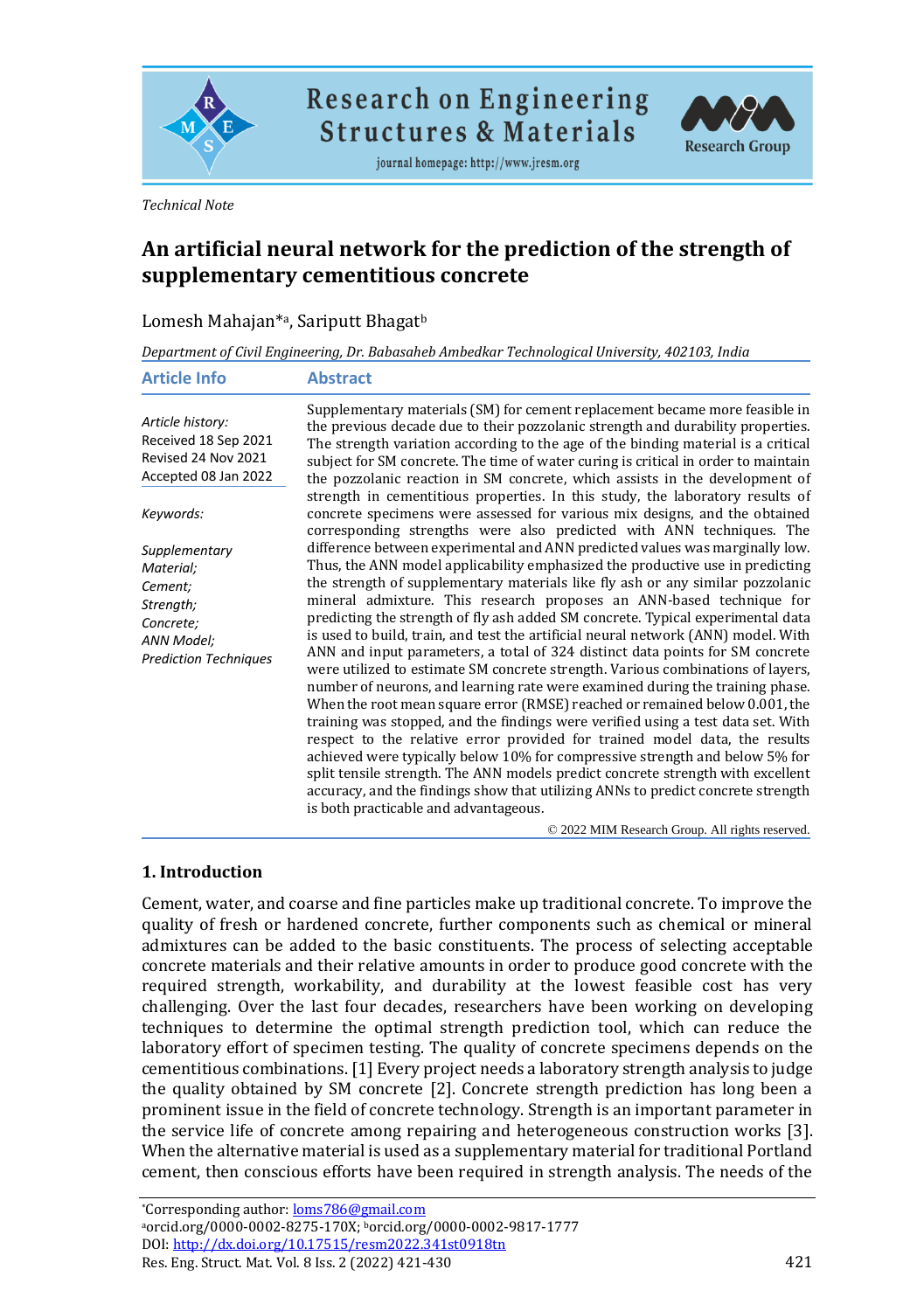world and the demand for sustainability mean the SM plays a crucial role in the environment [4]. The work, like retrofitting, repairs, and massive construction, SM is a strong and promising source. SM offers positive effects on the rheological and mechanical properties of concrete [5]. As the SM is the alternative provision in cementitious materials, the accuracy of strength prediction has become an important agenda to maintain the quality of construction.

The compressive strength of SM concrete is calculated through mix design or evaluated through lots of repetition using a compressive testing machine [6]. In this method, the noteworthy materials are destroyed every time, and specimen casting time is also wasted. An artificial neural network (ANN)-technique, which are powerful approaches for resolving complexity in the testing model [8]. Few researchers agree on the adoptive use of ANN in concrete strength prediction. The feed forward ANN class, also known as multilayer perception (MLP), includes input, hidden, and output layers. These three standard neural nodes are easier to use in the strength predictive model [9,11,12]. The mix design of the SM composite represents the input layer, computational neurons for the hidden layer, and one neuron on behalf of strength prediction. Earlier investigations of concrete mixes are known to have great precision, especially when observations are produced through a single project source [16]. However, also with a strong tool like ANN, test errors are multiplied with the ANN models being trained by data from different sources.

ANN's predictive performance is based on numerous parameters and can be entirely different depending on the type of concrete mixtures. Apart from mix design constraints, there are many more contributing elements to predicting compressive and split tensile strength, such as curing period, curing condition, and handling practices. The training information doesn't contain most of these same characteristics, as they are dependent variables and cannot be used by researchers in a regression scenario. These dependent variable categorical characteristics were regarded one of the causes to decrease predictive accuracy. With cement SM concrete like engineered cementitious Composite in mind, categorization factors such as the source type, mineral admixture type and so on are even more stringent. In order to attain acceptable accuracies in the literature prediction of the SM strength [10,13-15], several ANN models have been constructed for numerous source types or different admixture forms. These models are quite precise, but they are exclusive to particular SM type, and the results of the experiment are acquired from a single lot of SM that have very low noise levels and input data unpredictability [18-20].

In this work, various categorical factors for the compressive strength prediction of SM concrete mixes are incorporated, so that a unified ANN model with highly diverse mixture properties may be constructed. In addition, various SM concrete mixtures as opposed to prior research will apply to the models. The most significant material attribute is the mechanical strength of any cemented composite because it is designed primarily for compression as a construction material. Average compressive strengths were found in the literature ranging from 25 to 115 MPa [2-10, 25-28].

In view of the fact that SM concrete are becoming popular because of their high tensile and flexural strength, it has anticipated the use of data from literature in three strength categories, namely compressive, split tensile, and flexural. Two single SM concrete ANN models having various mineral admixtures, fibre types, age, specimen shape and dimensions have been created to predict the compressive and split strength.

#### **2. Research Significance**

Laboratory based experimental activities of CTM machines have been used in the majority of the previous research studies to explore and investigate strength parameter of concrete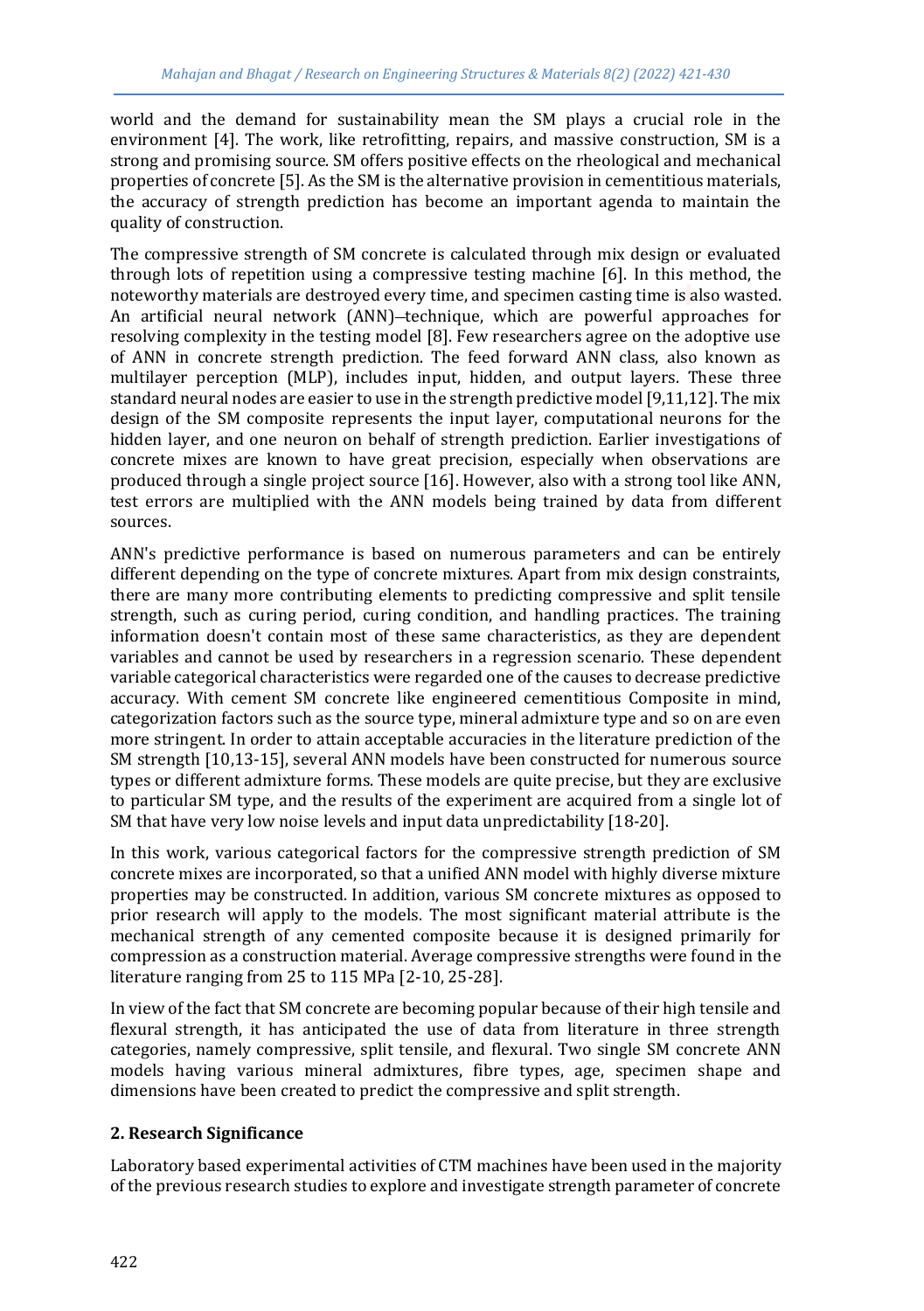specimens. There is very little research literature on the use of ANN approaches in determining the strength of concrete specimens in Supplementary Cementitious Concrete. The present research study aims to study an artificial neural network for the prediction of the compressive strength of supplementary cementitious concrete. This technique will effectively reduce laboratory testing time and cost in the future

#### **3. Methodology**

Artificial Neural Networks have grown in popularity and are now a hot topic of discussion, with applications in chatbots that are frequently employed in text classification. Artificial Neural Networks should be viewed as weighted categorical data, with nodes formed by artificial neurons and regulating behaviors, and weights expressing the link between neuron outputs and neuron inputs. From the outside environment, the Artificial Neural Network receives input signals in the form of patterns and pictures in the form of vectors. The mathematical notation  $x(n)$  is then used to indicate these inputs numerically for each n number of inputs.

The weights provided to the inputs multiply them even further. In general, these weights indicate the strength of connections between neurons inside the ANN. All synaptic weights are pooled inside the processing unit. If the weighted total equals zero, a bias is built to obtain the output non-zero, otherwise the system's reaction is scaled up. The input to bias is almost always equal to one, and it has the weight. The total of weighted inputs might be anywhere from 0 to positive infinity in this case. A particular threshold value is compared to maintain the response within the bounds of the intended value. The activation function then receives the total of the weighted inputs.

The majority of ANN are linked, which implies that each of the hidden layers is independently connected to the neurons in its input layer as well as to its output layer, eliminating no gaps. This allows for a comprehensive learning process, as well as maximal learning, because the weights within the ANN are modified after every iteration. Back Propagation (BP), which was developed in [31,32], was the artificial neural network employed in this investigation. We also employ the single hidden layer network, as described in [32]. We have 10 neurons in the input layer and 2 neurons in the output layer, according to the database of real concrete mix proportioning. Figure 1 depicts the structure of the BP-ANN used in this investigation.



Fig. 1 Input-output relation for predicting the compressive strength and Split strength of concrete and structure of the ANN Model

The normalized input-output relationship can be formally represented in Equation 1, and 2 as below: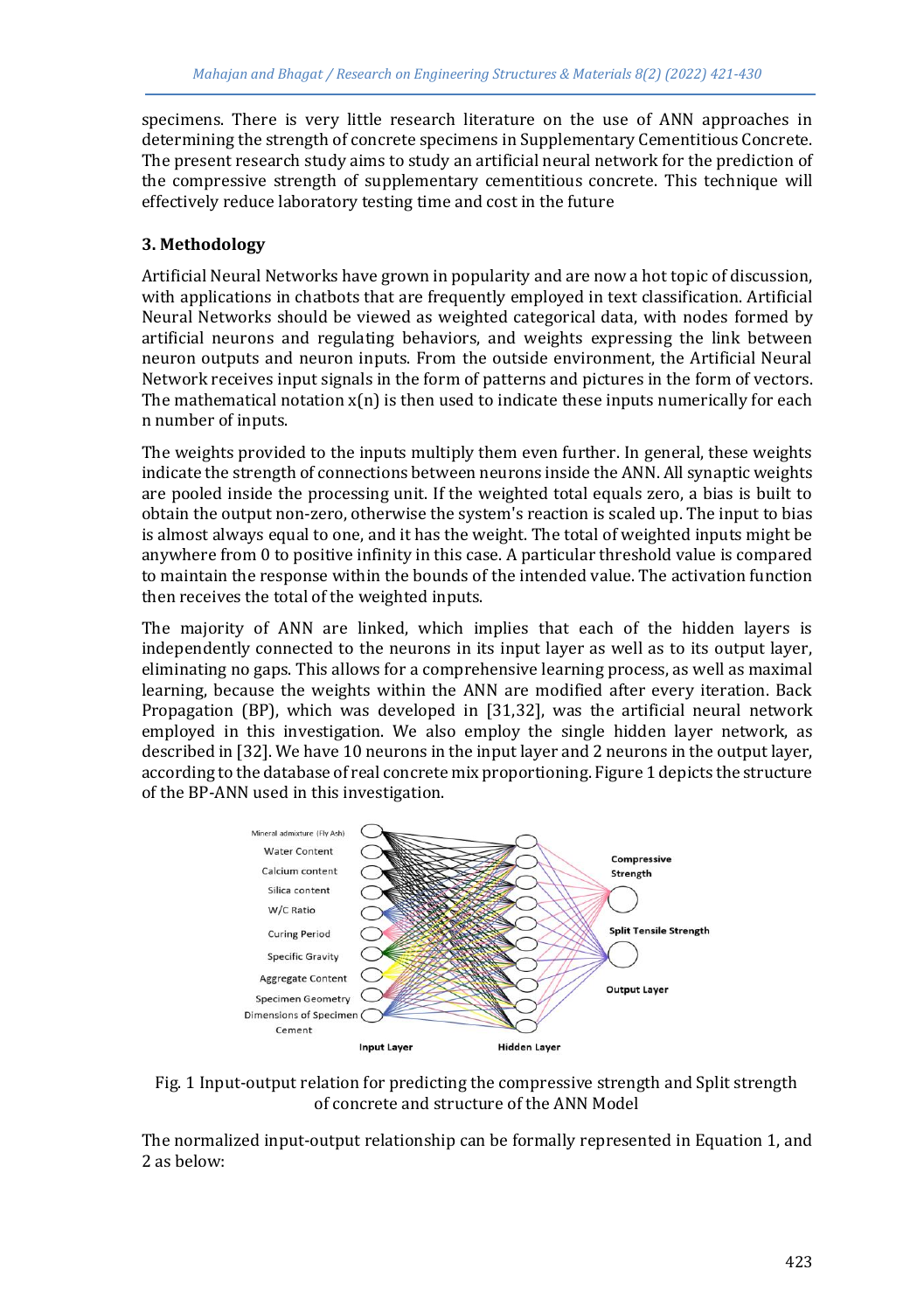$$
z = w_0^{(2)} + \sum_{j=1}^n \left( \frac{w_j^{(2)}}{1 + exp(-\alpha v_j)} \right)
$$
 (1)

where;

$$
v_j = w_{0,j}^{(1)} + \sum_{i=1}^{10} (w_{i,j}^{(1)} \varphi_i)
$$
 (2)

 $w_{0,j}^{(1)}$  &  $w_0^{(2)}$  -  $\,$  are known as thresholds

 $w_{i,j}^{(1)}$  &  $w_j^{(2)}$  – are known as synaptic weights

 $\alpha$  – the activation function's shape parameter

i -index of a neuron in the input layer

j -represents the index of a neuron in the hidden layer, and

The total number of neurons in the hidden layer is represented by n. It's up to you to figure out how many neurons should be in the concealed layer (hidden layer). The goal of the training procedure is to discover a set of acceptable thresholds and synaptic weights. All of the thresholds and synaptic weights are first set to modest random integers. For training, the usual back propagation technique is used.

#### **4. Experimental Program**

In this study, Artificial neural networks (ANNs) use the back-propagation (BP) technique to modify the weights (w) and bias values (b) during training. The output layer specifies the forward propagation. Equations 3, and 4 was used to consider ANN model.

$$
Z_{j^*}^{i^*} = \sum_{k^*}^{n^*} w_{j^*k^*}^{i^*} X_{k^*}^{i^*-1}
$$
 (3)

$$
a^{n}j^{n} = f^{n}(z^{n})j^{n} \tag{4}
$$

where; Layer of neuron represented by i", neuron in previous layer represented by n, weight related to j" neuron to k" neuron from previous layer represented by wj"k". Output of neuron k" is xk", for layer i" the output of neuron j is z"j". Activation function (aj) applied on z"j" for layer i".

For this study, the optimization concept worked, adjusting weights and the preferred cost function. In the ANN operation, two hidden layers were applied. Tensor flow open source was used in the deployment of the Python interface. The decision-making function of neural features, mainly the activation function, was helpful in setting up, which includes differentiable real functions. The sigmoid function was used to improve the non-linearity model. The usual values of 0 and 1 are targeted for transforming neuron output. The sampling of data is close to the natural clustering, so the perceptron method is adopted to receive activated output. The number 1 was used for extensive, big output and the number 0 was used whenever outcomes were too small [16]. The stochastic gradient descent of backpropagation algorithms is generally used in the ANN model. To get better results, the Adam optimization algorithms of the ANN model were chosen. Adam optimization is an advanced algorithm form for classical stochastic gradient descent. In the literature, Adam optimization reported effective and to be efficient for wide range of optimization scenario. Adam optimization has been found to be successful and efficient for a wide range of optimization scenarios in the literature [16,19].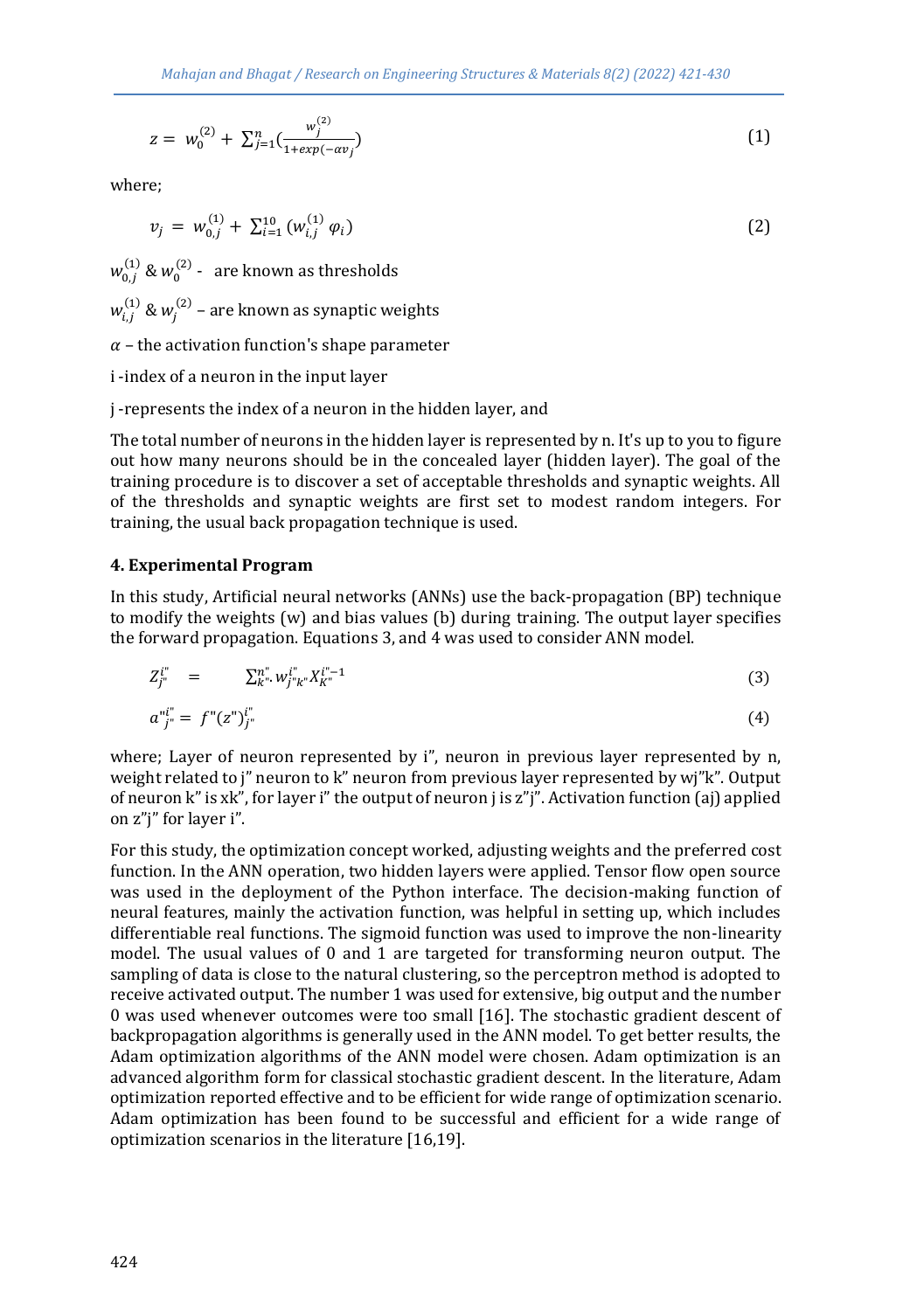The general practice of bifurcating datasets is 80–20%, i.e., 80% of the dataset was used for training and 20% was used for testing. 20% data has been found good for validation and for train the model maximum 80% data is understood sufficient. We have observed minute change in the performance of model by changing in train test split ratio by using sk learn library. By using train\_test\_split of the data science library scikit-learn, the dataset was split into training and testing subsets in a random way. The shuffling of data sets before splitting was possible due to the use of this. The ideal model for architectural searching was cross-validated by term hyper-parameter tuning. This cross-validation approach is useful for small training data sets. Four subsets out of five subsets are used to train the model with available training data, and the remaining subset is used for test data. In the Pandas library, data cleaning and analysis features are applied. A total of 324 and 147 SM concrete mix specimens (Laboratory cast) were checked with various researchers' data for considering compressive strength and split tensile strength, respectively [5-9, 12- 30]. The available categorical parameters used for the prediction model are noted in Table 1 and non-categorical mention in Table 2. The values are compared in terms of 1m3 of SM concrete. As per literature, the casting procedure of specimens were included four stages, i.e. mixing raw materials in dry phase, addition of water, insertion in specific molds, and curing. According to the literature [25], the casting technique for specimens consists of four stages: dry mixing of raw materials, water addition, insertion into specialized molds, and curing.

Table 1. Definite parameters

| Parameter         | Categories                        |  |
|-------------------|-----------------------------------|--|
| Cement Type       | Ordinary Portland Cement 53 grade |  |
| Mineral admixture | Fly ash, Pozzolana, GGBS          |  |
| Geometry          | Cylinder                          |  |

| Parameter                   | Min value | Max value |
|-----------------------------|-----------|-----------|
| Cement $(kg/m3)$            | 300       | 450       |
| Water content (kg/m3)       | 150       | 225       |
| Mineral admixture (kg/m3)   | O         | 225       |
| Calcium content (% by mass) |           | 70        |
| Silica content (% by mass)  |           | 70        |
| $w/c$ ratio                 | 0.4       | 0.6       |
| Curing period (days)        |           | 180       |
| Specific gravity            | 1.80      | 3.15      |
| Compressive strength (MPa)  |           | 60        |
| Split Strength (MPa)        | 0.5       | 5         |

Table 2. Dataset properties for compressive strength of SM concrete

#### **5. Results and Discussion**

Because the SK-Learn model was employed in this work, a directly viable approach known as grid search was used. Every parameter in the grid search algorithm was passed on a range of values that were optimized, and then training and finding validation loss were employed. As per the cross-validation method, every layer used different nodes (12 to 8). As per literature, a learning rate of 0.001 to 0.009 was kept [21-23]. ANN is also recognized to be weight-initializing sensitive. The initial weight might lead to the local minimum algorithm that eliminates the opportunity to discover a comprehensive solution. As a result, the weight initialization impact was eliminated from each architecture 10 times per study rate and the values obtained were recorded. The architecture used for the strength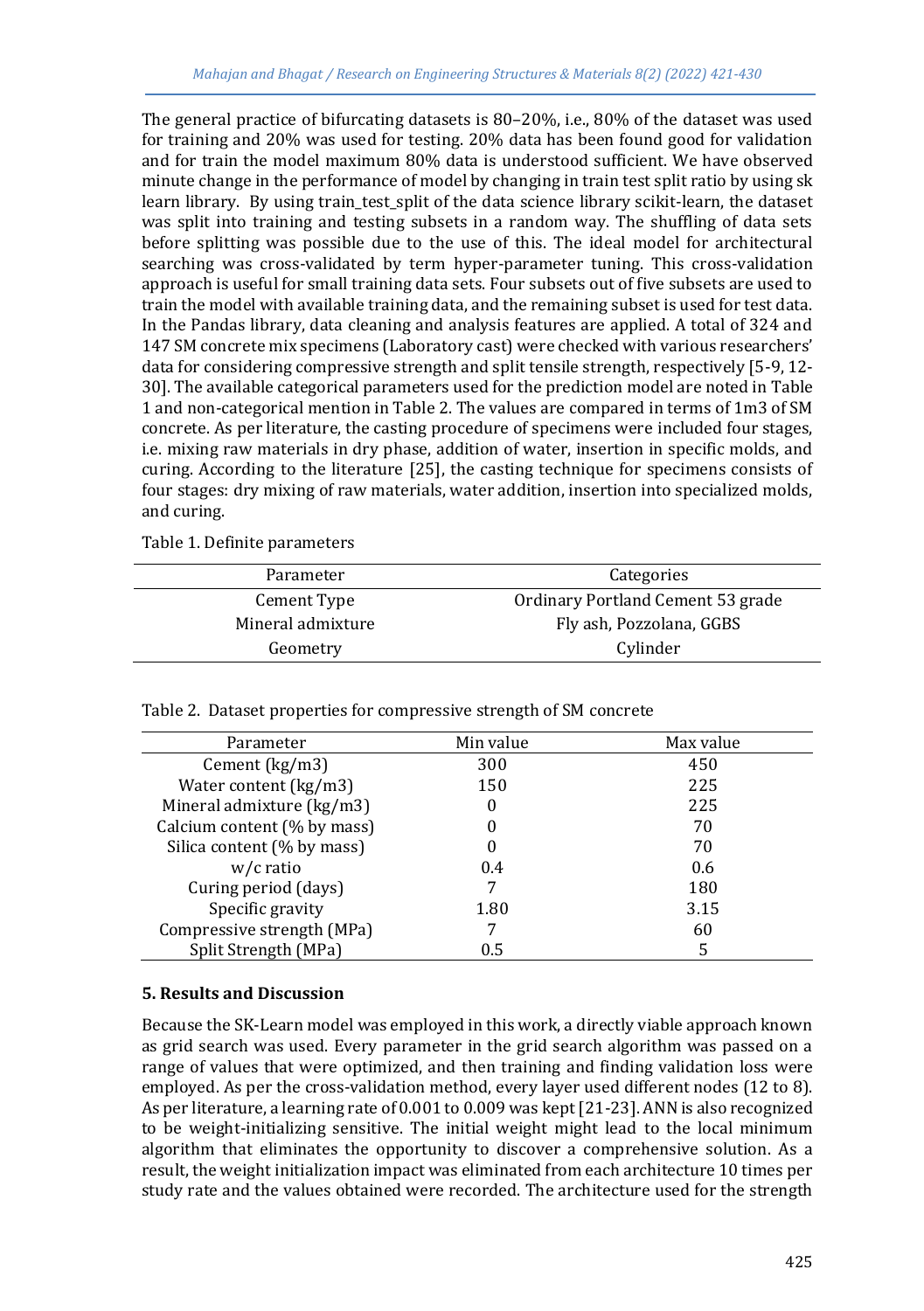evaluation is shown in Figure 1. The default values of beta 1 and beta 2 were selected as 0.9 and 0.999 for perform Adam optimizer. Output segment were well-defined for two prediction targets. These targets were focused on compressive strength and splitting tensile strength. The average compressive and splitting tensile strengths of training data of SM specimens were found to be 28.1 and 3.0, respectively. The pattern of predicted and experimental values of testing data is represented in Fig. 3 and 4. Figures 3 and 4 show the pattern of expected and experimental testing data values. The best fitted line for predicted strength is plotted by dotted line and actual to prediction range error reported. After all parameters in the learning rate range have been applied, learning rates are presented for the model with the least RMSE. As shown in the figure 2, increasing the number of nodes did sometimes not result in lower RMSE values. With such a learning rate of 0.005, the final design was decided to include 6 and 7 nodes with the first and 2nd hidden layers, respectively. For the split tensile model, a similar grid analysis was done, and the best design was determined to be 8 and 7 nodes during the first and secondary hidden layers, respectively.



Fig. 2 RMSE yield model with validation and node numbers

The close proximity was seen in the prediction and actual values, with the deviation found below 1 MPa. Root Mean Square Error also found lesser and same pattern reported in literature papers [12-14]. The deviation in the prediction and actual values for predicting split tensile strength was seen very close, it is much lower than compressive strength. The literature [32] also reported that the standard deviation of the residual range were lies between 0.5 and 3 as per test data sets.

The superior prediction of SM concrete is seen in both compressive and tensile strength as compared to literature [5, 12]. The limited literature available for SM concrete prediction for high accuracy model. As variability of SM concrete parameters in the input, ANN model train to predict for considering various ingredients amounts. According to obtained predictive results, the graphical presentation of hyperparameter of ANN provided in the Figure 5. With regards to various statistical variables, the ANN predictive model was found able to run with high accuracy.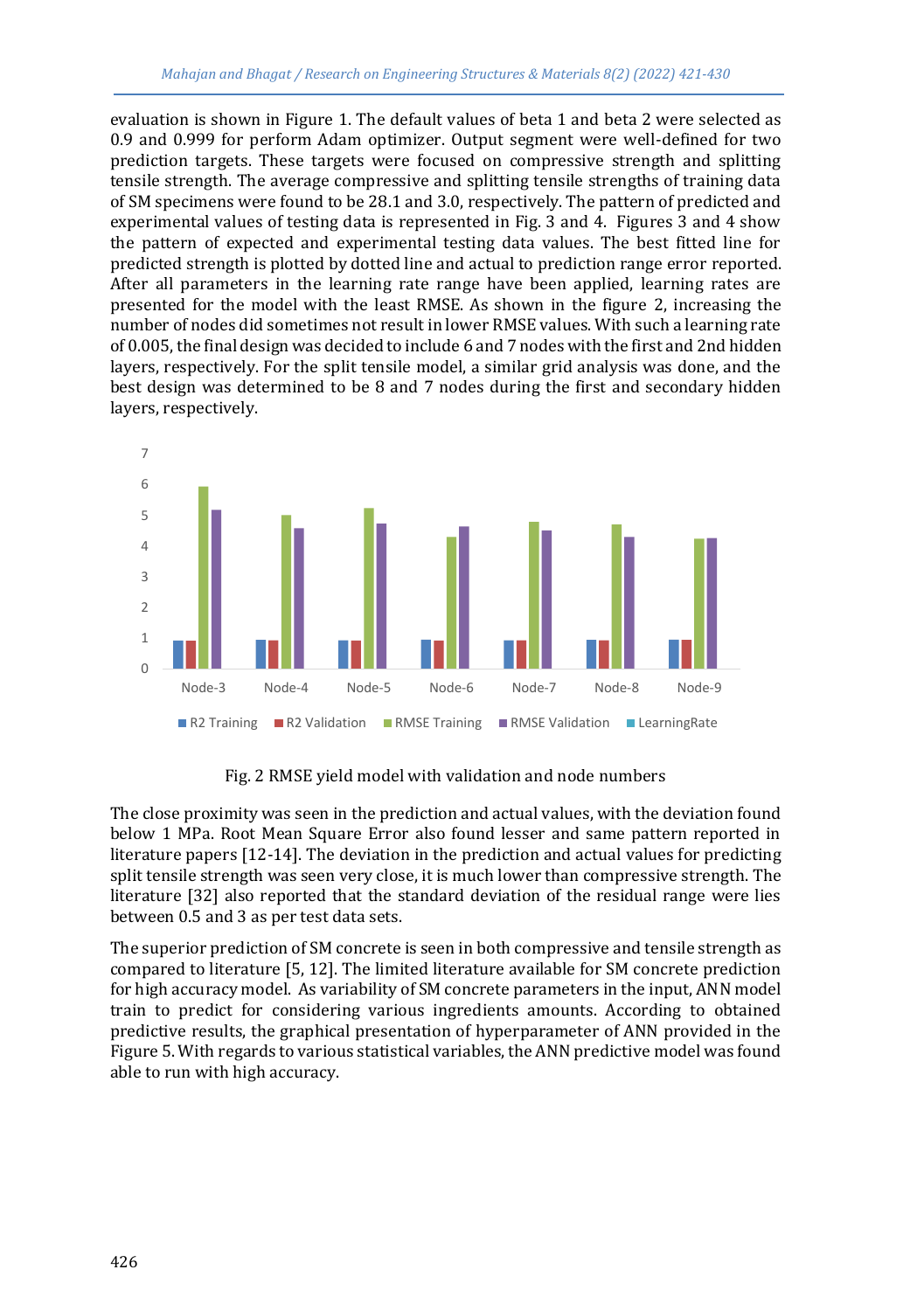

Fig 3 Predicted compressive strength versus actual strength



Fig. 4 Predicted split tensile strength versus actual strength



Fig. 5 ANN model results for compressive and splitting tensile strength test data

The ANN methods consider SM strength with diverse components gathered from a diversity of data with the same precision as particular processing studies, which is a significant change from the restricted literature on SM strength prediction. Unlike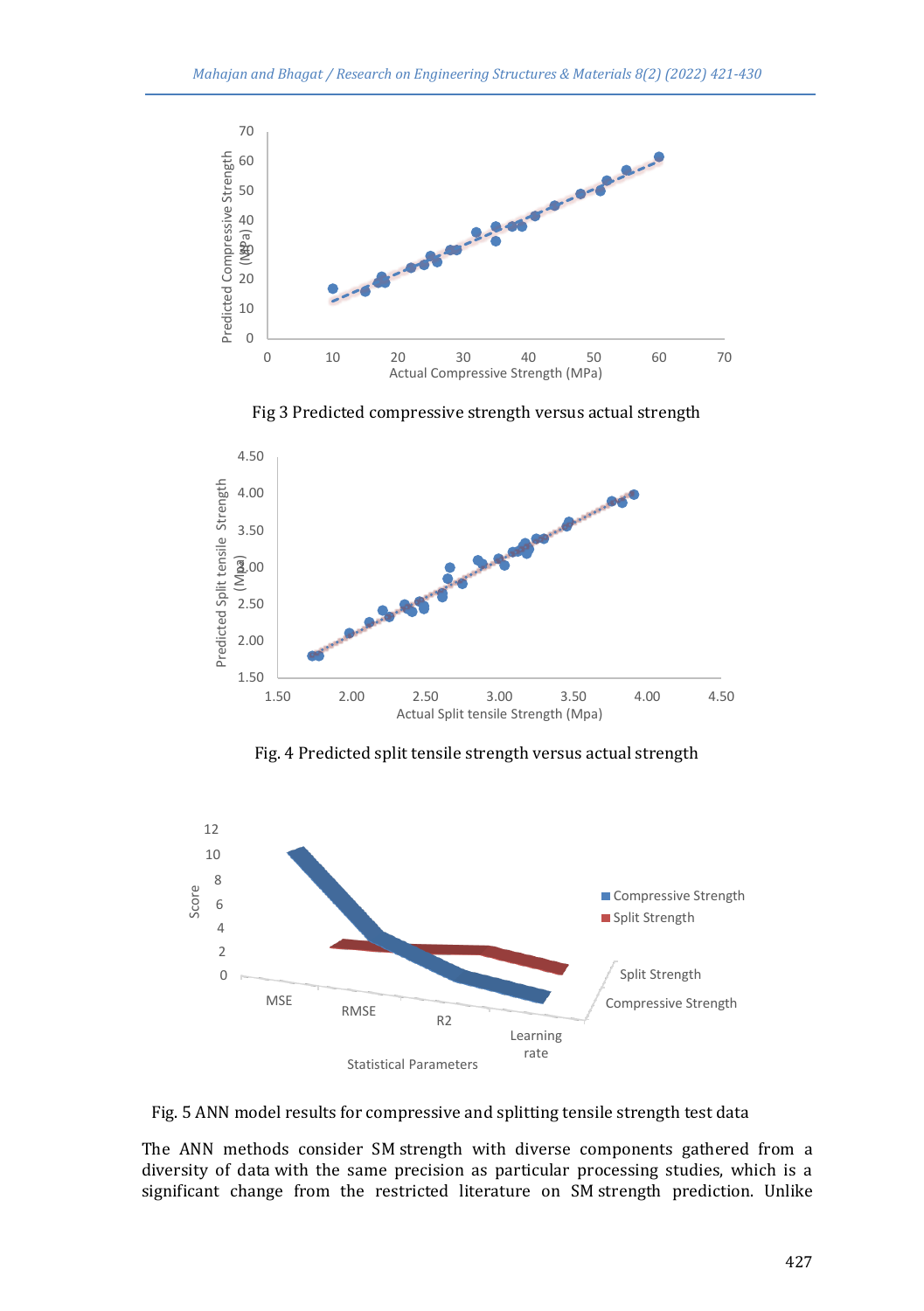comparable models trained inside the literature [25], the model's results are validated by using categorical parameters. Figure 5 shows the predictive scores from test data as well as the final hyperparameters of the ANN models for strength prediction.

#### **6. Conclusion**

The traditional method of finding SM concrete strength by using a compressive testing machine in laboratory work experimentation can be replaced with ANN model predictive analysis. A wide range was evaluated in this study, and literature data sets of considerable variances were used to predict with high accuracy. There is very little literature available on SM concrete strength prediction. The results obtained with respect to the relative error reported for trained model data were ranges below 10% for compressive strength and below 5% for split tensile strength. For SM concrete prediction, two ANN models are effective for massive concrete data sets. Almost the same learning rate was proved to be optimal for the architecture of hyperparameter models in grid search. Two-layer architecture was found to be optimal, since cementitious materials and concrete decided for 2 layers. Relative errors for the ANN model were 5% and 2.5% for compressive and split tensile strength, respectively. With regards to various variables, the ANN predictive model was able to run with high accuracy.

#### **References**

- [1] Gursel AP, Masanet E, Horvath A, Stadel A. Life-cycle inventory analysis of concrete production: a critical review. Cement and Concrete Composites, 2014; 51: 38-48. <https://doi.org/10.1016/j.cemconcomp.2014.03.005>
- [2] Mehta PK. Greening of the concrete industry for sustainable development. Concrete International, 2002; 24:7 23- 28.
- [3] Mahajan LS, Bhagat SR. Strength Assessment of Concrete using Fly Ash and Metakaolin, In proceeding: International Conference on Advances in Concrete Technology materials and construction practices, Excel India Publishers, New Delhi, 2016; 113- 114.
- [4] Li VC, Wang S, Wu C, Tensile Strain-Hardening Behavior of Polyvinyl Alcohol Engineered Cementitious Composite (PVA-ECC). Materials Journal, 2001; 98: 483-492 <https://doi.org/10.14359/10851>
- [5] Wang S, Li VC. Engineered Cementitious Composites with High-Volume Fly Ash., ACI Materials Journal, 2007; 104: 233-241[. https://doi.org/10.14359/18668](https://doi.org/10.14359/18668)
- [6] Yang EH, Yang Y, Li VC. Use of high volumes of fly ash to improve ECC mechanical properties and material greens. ACI Materials Journal, 2017; 104: 620-628.
- [7] Oztas A, Pala M, Ozbay E, Kanca E, Caglar N, Bhatti MA. Predicting the Compressive Strength and Slump of High Strength Concrete using Neural Network. Construction and Building Materials, 2006; 20: 769-75. <https://doi.org/10.1016/j.conbuildmat.2005.01.054>
- [8] Gunasekara C, Setunge S, Law DW, Willis N, Burt T. Engineering Properties of Geopolymer Aggregate Concrete. Journal of Materials in Civil Engineering, 2018; 30:11 04018299 [https://doi.org/10.1061/\(ASCE\)MT.1943-5533.0002501](https://doi.org/10.1061/(ASCE)MT.1943-5533.0002501)
- [9] Hong-Guang N, Ji-Zong W. Prediction of Compressive Strength of Concrete by Neural Networks. Cement and Concrete Research, 2000; 30: 1245-50. [https://doi.org/10.1016/S0008-8846\(00\)00345-8](https://doi.org/10.1016/S0008-8846(00)00345-8)
- [10] Priyadharshini P, Mohan Ganesh G; Santhi AS. (2011) Experimental Study on Cold Bonded Fly Ash Aggregates. International Journal of Civil and Structural Engineering 2011; 2:2 493-501
- [11] Peng CH, Yeh IC, Lien LC. Building Strength Models for High-Performance Concrete at Different Ages using Genetic Operation Trees, Nonlinear Regression, and Neural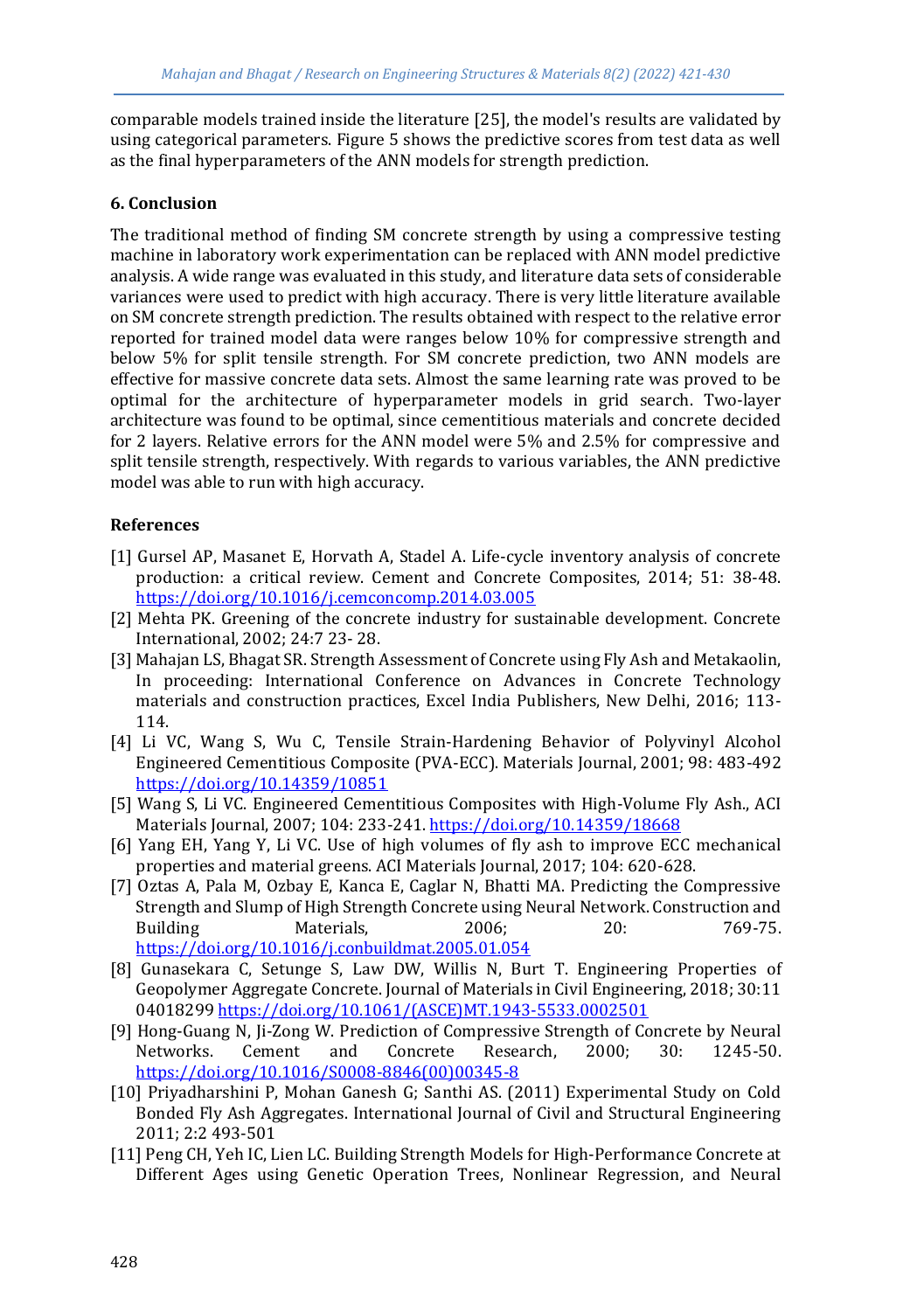Networks. Engineering Composites, 2010; 26: 61-73. <https://doi.org/10.1007/s00366-009-0142-5>

- [12] Shi L, Lin STK, Lu Y, Ye L, Zhang YX. Artificial Neural Network Based Mechanical and Electrical Property Prediction of Engineered Cementitious Composites. Construction and Building Materials, 2018; 174: 667-74. <https://doi.org/10.1016/j.conbuildmat.2018.04.127>
- [13] Karnam Prabhakara BK, Guda PV, Balunaini U. Optimum Mixing Ratio and Shear Strength of Granulated Rubber-Fly Ash Mixtures. Journal of Materials in Civil Engineering 2019; 31:4 04019018 [https://doi.org/10.1061/\(ASCE\)MT.1943-](https://doi.org/10.1061/(ASCE)MT.1943-5533.0002639) [5533.0002639](https://doi.org/10.1061/(ASCE)MT.1943-5533.0002639)
- [14] Dwivedi A, Jain MK. Fly ash Waste Management and Overview: A Review. Recent Research in Science and Technology 2014; 6:1 30-35.
- [15] Surabhi S. (2017) Fly Ash in India: Generation vis-a-vis Utilization and Global Perspective. International Journal of Applied Chemistry, 2017; 13:1 29-52.
- [16] Hossain KMA, Anwar MS, Samani SG. Regression and Artificial Neural Network Models for Strength Properties of Engineered Cementitious Composites. Neural Computing Applications, 2018; 29: 631-645.<https://doi.org/10.1007/s00521-016-2602-3>
- [17] Liu TY, Zhang P, Wang J, Ling YF. Compressive Strength Prediction of PVA Fiber-Reinforced Cementitious Composites Containing Nano-SiO2 Using BP Neural Network. Materials, 2020; 13: 1215-1229<https://doi.org/10.3390/ma13030521>
- [18] Ding Y, Yu K, Mao W. Compressive Performance of All-Grade Engineered Cementitious Composites: Experiment and Theoretical Model, Construction and Building Materials, 2020; 24:1-11[. https://doi.org/10.1016/j.conbuildmat.2020.118357](https://doi.org/10.1016/j.conbuildmat.2020.118357)
- [19] Choucha S, Benyahia A, Ghrici M, Mansour MS. Effect of Natural Pozzolana Content on the Properties of Engineered Cementitious Composites as Repair Material. Frontiers of Structural and Civil Engineering, 2018; 12: 261-269[. https://doi.org/10.1007/s11709-](https://doi.org/10.1007/s11709-017-0394-x) [017-0394-x](https://doi.org/10.1007/s11709-017-0394-x)
- [20] Chung KL, Ghannam M, Zhang C. Effect of Specimen Shapes on Compressive Strength of Engineered Cementitious Composites (ECCs) with Different Values of Water-to-Binder Ratio and PVA Fiber. Arabian Journal for Science and Engineering, 2018; 43: 1825-1837[. https://doi.org/10.1007/s13369-017-2776-8](https://doi.org/10.1007/s13369-017-2776-8)
- [21] Sahmaran M, Yucel HE, Demirhan S, Arik MT, Li VC. Combined Effect of Aggregate and Mineral Admixtures on Tensile Ductility of Engineered Cementitious Composites. Materials Journal, 2012; 109: 115-124[. https://doi.org/10.14359/51684160](https://doi.org/10.14359/51684160)
- [22] Ramanathan P. Baskar I, Muthupriya P, Venkatasubramani R. Performance of Self-Compacting Concrete Containing Different Mineral Admixtures. KSCE Journal of Civil Engineering, 2013; 17: 465-472[. https://doi.org/10.1007/s12205-013-1882-8](https://doi.org/10.1007/s12205-013-1882-8)
- [23] Ji J, Zhang S, Jiang L, Zhou L, Xu Z, Liu Y, Yu D. Feasibility of Developing Engineered Cementitious Composite with High Volumes of Fly Ash using Cost-Effective PVA fiber. Journal of Testing and Evaluation, 2018; 48: 1188-1205 <https://doi.org/10.1520/JTE20170596>
- [24] Freedonia (2016) World Construction Aggregates Industry Study with Forecasts for 2019 and 2024. The Freedonia Group Report, Cleveland, OH, USA.
- [25] Mahajan LS, Bhagat SR. Investigation of the Relationship between Splitting Tensile Strength and Compressive Strength for Prediction of Splitting Tensile Strength of Fy Ash Concrete, In: Proceedings, 3rd International Conference on Innovative Technologies for Clean and Sustainable Development at NITTTR, Chandigarh, India 2020.
- [26] Ankur M, Rafat S, Pratap SB, Salima A, Grzegorz L, Danuta BH. Influence of Various Parameters on Strength and Absorption Properties of Fly Ash Based Geopolymer Concrete Designed by Taguchi Method, Construction and Building Materials, 2017; 150: 817-824.<https://doi.org/10.1016/j.conbuildmat.2017.06.066>